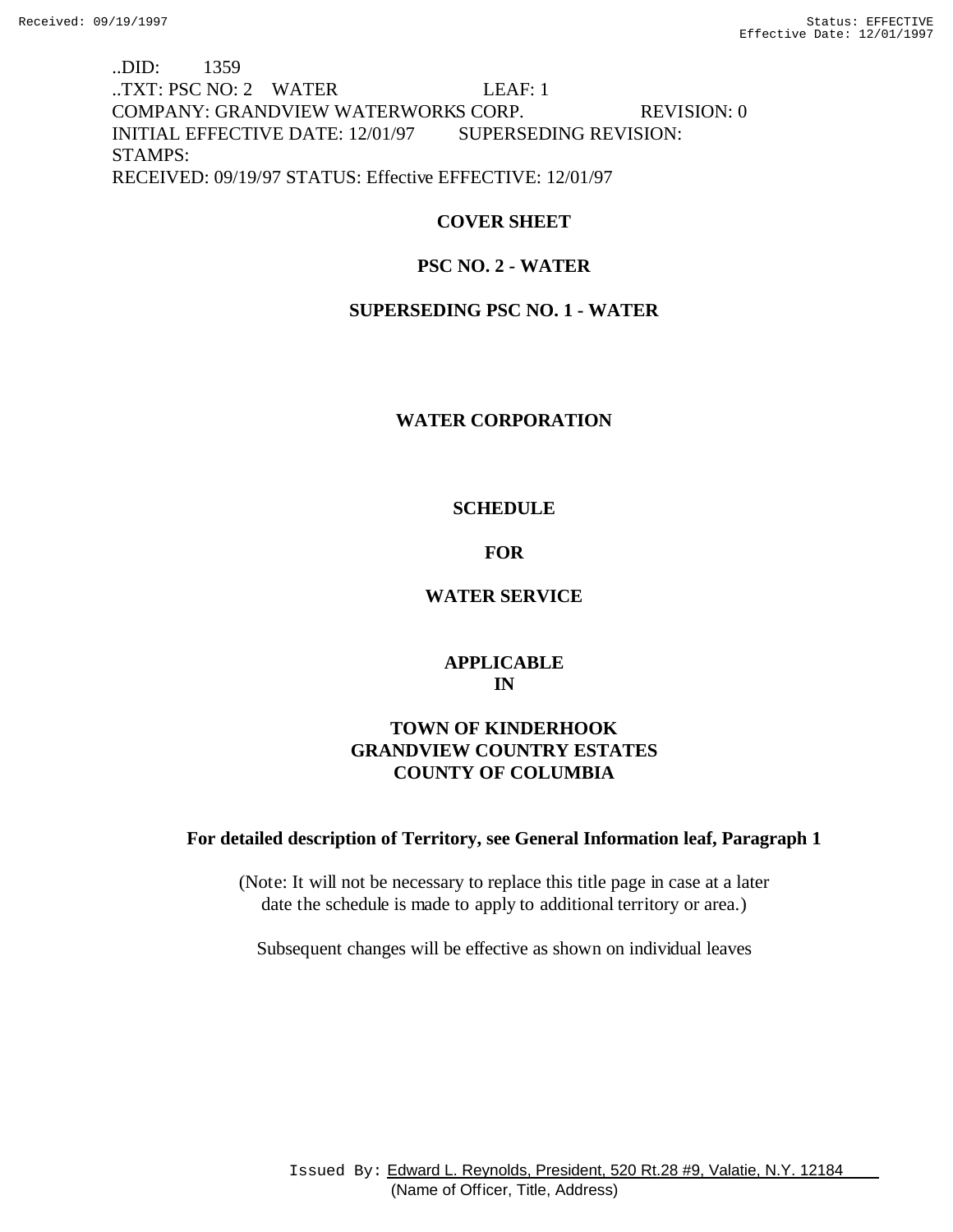..DID: 1367 ..TXT: PSC NO: 2 WATER LEAF: 2 COMPANY: GRANDVIEW WATERWORKS CORP. REVISION: 0 INITIAL EFFECTIVE DATE: 12/01/97 SUPERSEDING REVISION: STAMPS: RECEIVED: 09/19/97 STATUS: Effective EFFECTIVE: 12/01/97

#### **TABLE OF CONTENTS**

|    | <b>GENERAL INFORMATION</b>                                     | <b>LEAF NO.</b> |
|----|----------------------------------------------------------------|-----------------|
| 1. | Territory                                                      | 3               |
| 2. | <b>Application for Water Service</b>                           | 3               |
| 3. | Deposits - Security                                            | 3               |
| 4. | Deposits - Interest                                            | 4               |
| 5. | Deposits - Return                                              | 4               |
| 6. | Deposits - Other                                               | $\overline{4}$  |
| 7. | <b>General Rules</b>                                           | $5 - 6$         |
| 8. | Metered Service                                                | $6 - 7$         |
| 9. | <b>Unmetered Service</b>                                       | 7               |
|    | 10. Extension of Mains                                         | 7               |
|    | 11. Discontinuance of Service - Non-payment                    | $7 - 8$         |
|    | 12. Discontinuance of Service - Other                          | $8 - 9$         |
|    | 13. Discontinuance of Residential Service - Special Procedures | 9               |
|    | 14. Deferred Payment Agreements                                | 9               |
|    | 15. Complaint Handling Procedures                              | 10              |
|    | 16. Restoration of Service                                     | $10 - 11$       |
|    | 17. Interest on Customer Overpayments                          | 11              |
|    | 18. Regulation                                                 | 11              |
|    | 19. Service Classification No. 1                               | 12              |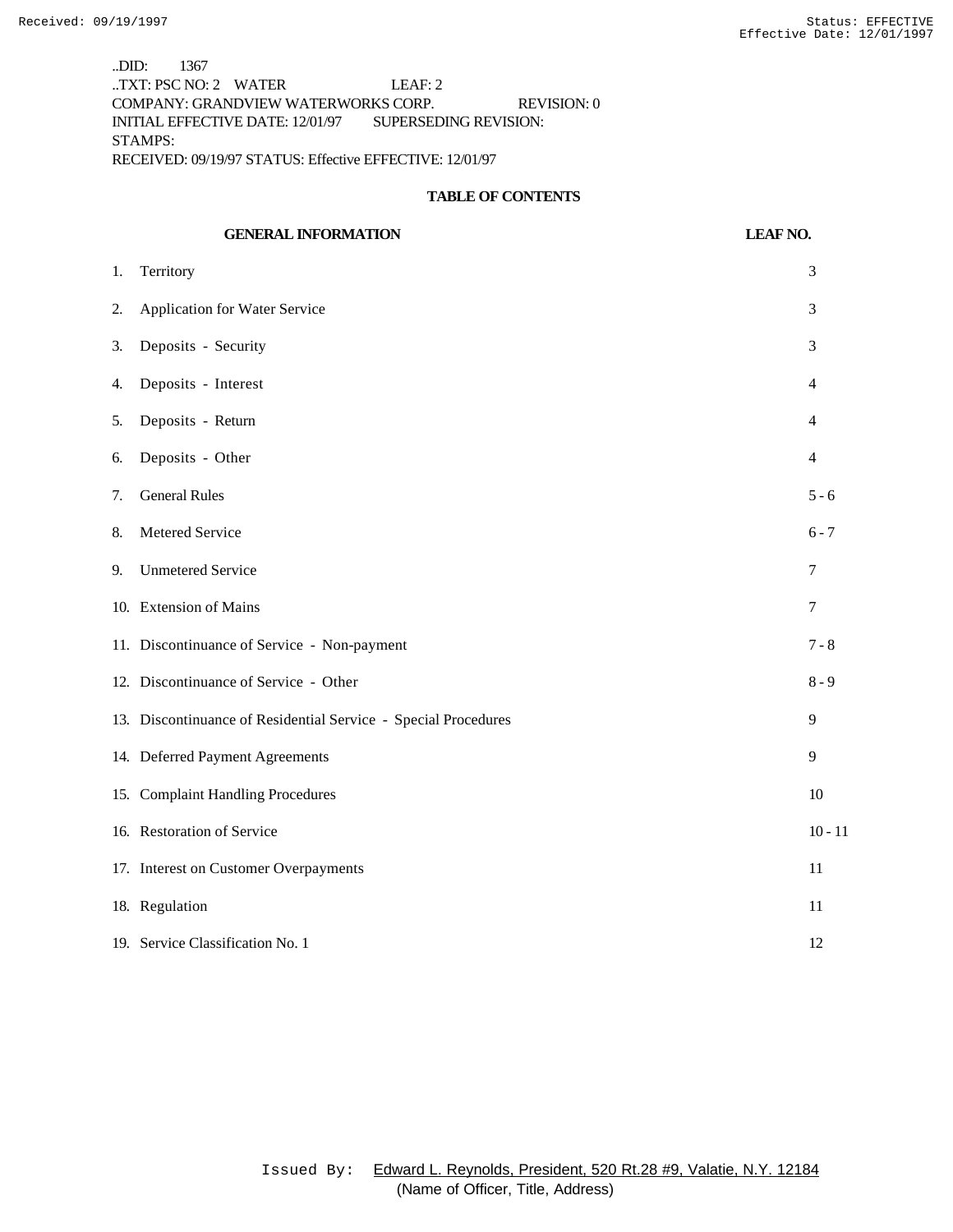..DID: 18155 ..TXT: PSC NO: 2 WATER LEAF: 3 COMPANY: GRANDVIEW WATERWORKS CORP. REVISION: 1 INITIAL EFFECTIVE DATE: 02/01/02 SUPERSEDING REVISION: 0 STAMPS: Issued in compliance with Comm. Order dated 1/24 /02 in C. 01-W-1311. RECEIVED: 01/24/02 STATUS: Effective EFFECTIVE: 02/01/02

#### **GENERAL INFORMATION**

1. Territory (County, Town, Development, Streets, etc.)

 Grandview Country Estates, The Willows and surrounding area Town of Kinderhook , Columbia County

- 2. Application for Water Service
	- A. Written application for service may be required.
	- B. A separate application may be required for each premises.
	- C. Premises may be subject to inspection by the company.
	- D. Applications need not be accepted from customers with charges due on any water accounts with the company. The company may accept an application if the customer enters into a deferred payment agreement.
	- E. Service pipe installations are subject to company approval.
- 3. Deposits Security

 A. As a condition of receiving service, the company may require a deposit from customers that are delinquent (having a bill remaining unpaid 23 days from the date mailed), seasonal, short term or temporary or who have had service terminated for non-payment during the preceding 6 months. In addition, a deposit may also be required from a non-residential customer whose credit has not been established with the company. A delinquent customer shall be provided with a written notice 20 days before the deposit is assessed which states that failure to make timely payments will permit the company to require a deposit from such customer.

- B. Deposits from applicants and customers may not exceed two times the estimated average monthly bill for a calendar year, except in the case of customers whose usage varies widely where deposits may not exceed twice the average monthly bill for the peak season.
- C. The company shall perform an annual review of the billing history of every customer who has a deposit with the company to assure that a deposit is still required under (1) above and that the amount of the deposit conforms with (2) above. The company reserves the right to review the deposit at any time. If a review shows that the deposit held falls short of the amount the company may require by 25 percent or more, the company may require the payment of an additional amount. If a review shows that the deposit held exceed the amount required by 25 percent or more, the company shall refund the excess to the customer. The customer may request a downward revision of the deposit.

 Issued By: Edward L. Reynolds, President, 520 Rt.28 #9, Valatie, N.Y. 12184 (Name of Officer, Title, Address)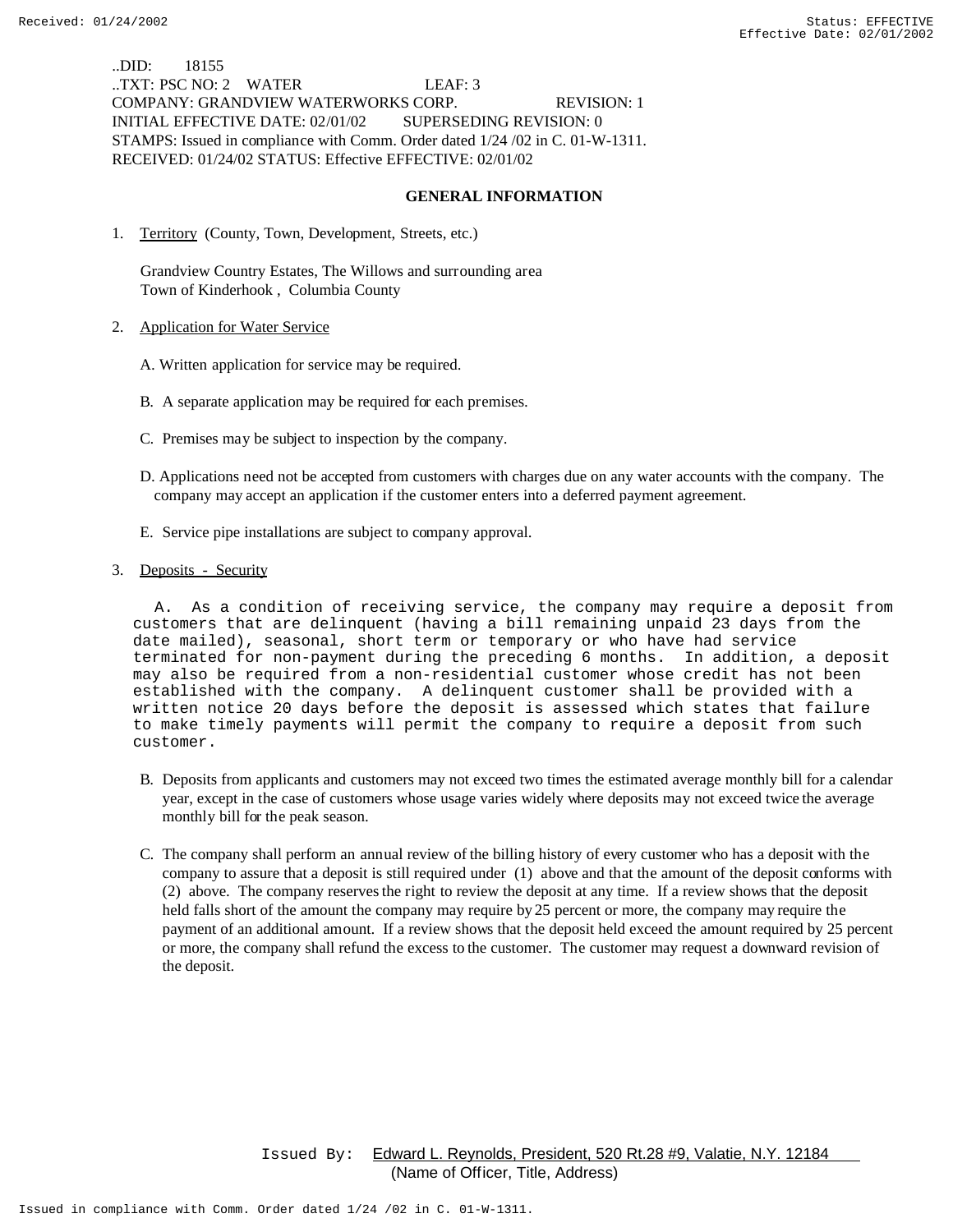..DID: 1369 ..TXT: PSC NO: 2 WATER LEAF: 4 COMPANY: GRANDVIEW WATERWORKS CORP. REVISION: 0 INITIAL EFFECTIVE DATE: 12/01/97 SUPERSEDING REVISION: STAMPS: RECEIVED: 09/19/97 STATUS: Effective EFFECTIVE: 12/01/97

### **GENERAL INFORMATION**

#### 4. Deposits - Interest

Every deposit shall earn simple interest at the rate per annum prescribed by the Public Service Commission. The interest must be paid to customers when the deposit is returned. If the deposit has been held for 12 consecutive months or more, the interest must be credited to the customer no later than the first bill rendered after the next succeeding first day of October and at the end of each succeeding 12 month period.

#### 5. Deposits - Return

- A.The company shall return to a customer a deposit or portion of a deposit and all interest thereon no more than 30 days after:
	- (1) the day the account is closed and all bills are paid; or
	- (2)the date of the first bill for service rendered after a 12 month period during which time the customer was not delinquent, provided there is no other basis for the company to request a deposit; or
	- (3)a review of the deposit shows that a reduction of the deposit is warranted.
- B.A deposit or portion of a deposit plus interest thereon that is subject to return may be credited to the customer's account in the amount of any outstanding charges. If any balance remains, a refund check shall be issued.
- 6. Deposits Other
	- A.In the event that the applicant desires service for a trailer or other non-permanent structure, he shall deposit with the company all costs of the connection of such service. Said deposit shall bear simple interest as required above and shall be refunded at the end of 10 years, or sooner in the event that a permanent structure for such service connection is completed.
	- B.The company may also require deposits from customers to guarantee future payments as set forth in lawn sprinkler, main extension, or other forms of contracts which are in a form approved by the Public Service Commission. The interest rates for these deposits will be the same as the interest rates for security deposits and such interest will be credited to the customer as prescribed by Commission rules.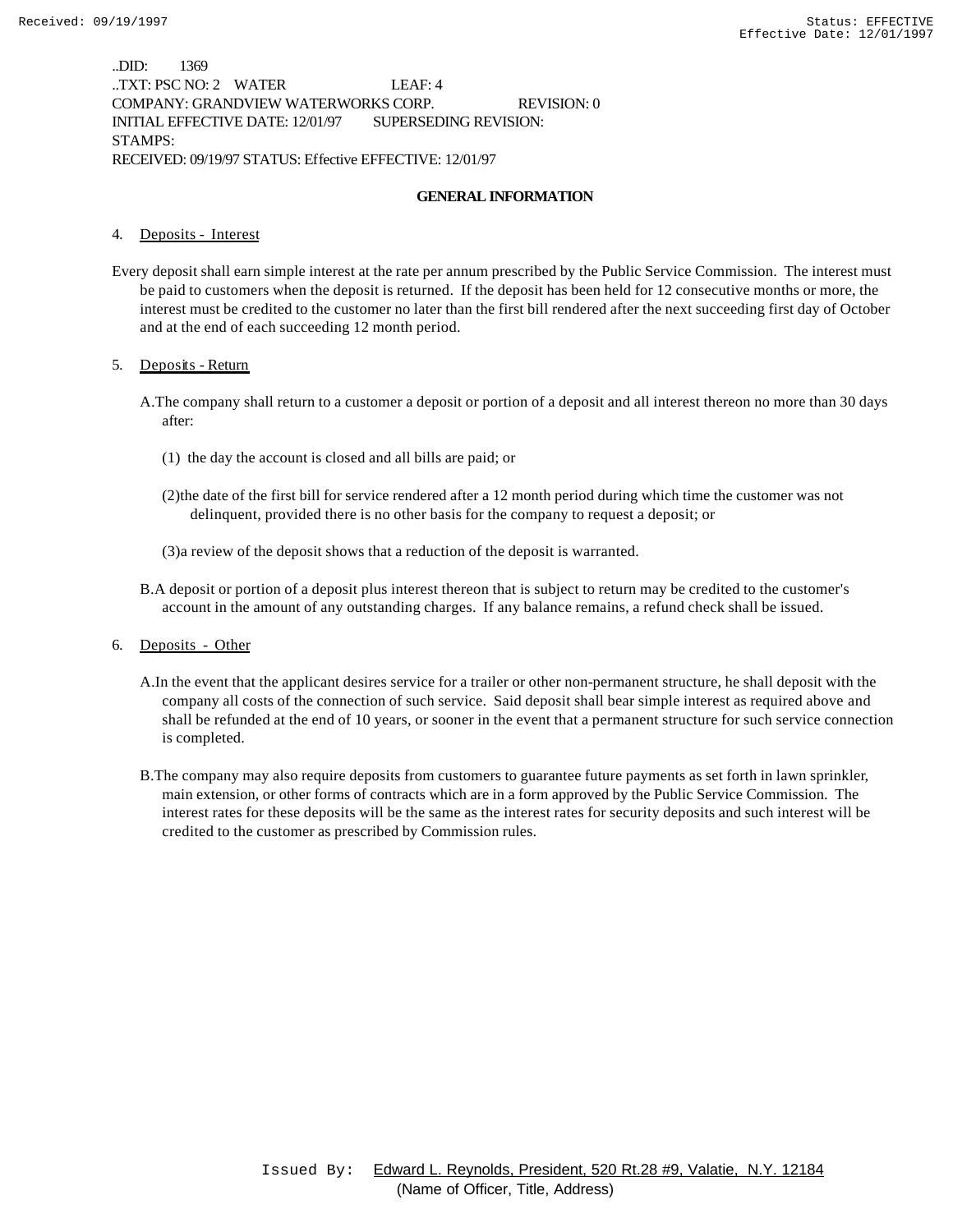..DID: 1370 ..TXT: PSC NO: 2 WATER LEAF: 5 COMPANY: GRANDVIEW WATERWORKS CORP. REVISION: 0 INITIAL EFFECTIVE DATE: 12/01/97 SUPERSEDING REVISION: STAMPS: RECEIVED: 09/19/97 STATUS: Effective EFFECTIVE: 12/01/97

### **GENERAL INFORMATION**

#### 7. General Rules

- A.Customers must provide 10 days' written notice prior to the date on which termination of service is requested or prior to a change of occupancy, until which date the customer will be responsible for payment of service.
	- B.Fire hydrants shall not be used without written permission or unless in conformance with filed fire protection tariff provisions.
	- C.The company will not be liable for damage resulting from the presence of its facilities, supply, or use of water service, except damage resulting from gross negligence of the company.
	- D.The company may shut off water in its mains to make repairs and extensions. Where possible, proper advance notice will be made to customers affected.
	- E.The use of water for sprinkling, swimming pools, or other less essential uses may be restricted or prohibited where such use may unreasonably reduce the adequacy of service for other domestic purposes.
	- F.There must be a separate service for each premises.

G.Installation of service pipes and mains will not normally be made when the ground is frozen.

- H.The customer is responsible for service pipes and plumbing within the property line. Any plumbing work done on the customer's service pipe is subject to approval by the company. No underground work shall be covered up until it has been inspected and approved by the company.
- I.All leaks on customer premises must be repaired as soon as possible.
- J.All mains, services (up to the property line) and other water system facilities will be maintained and replaced by the company.
- K.The company will supply water in the distribution system at pressures between 20 and 100 pounds per square inch (psi) and will strive, where practicable, to maintain a normal working pressure of 60 psi with a minimum of 35 psi. If the company makes changes to its system which cause the pressure to increase to over 100 psi to existing customers, the company will be responsible for the first installation of the necessary equipment in the customer's premises. From that point on the equipment will be considered part of the customer's internal plumbing and the customer will be responsible for its maintenance or replacement. If a water pressure reducing valve, in the customer's or applicant's opinion, is necessary or desired to safeguard the plumbing, it is the customer's or applicant's responsibility to purchase, install and maintain this equipment. Where a pressure reducing valve is used it is also advisable to install a suitable pressure relief valve. All installations will comply with the local building codes and standards and are considered a part of the customer's internal plumbing.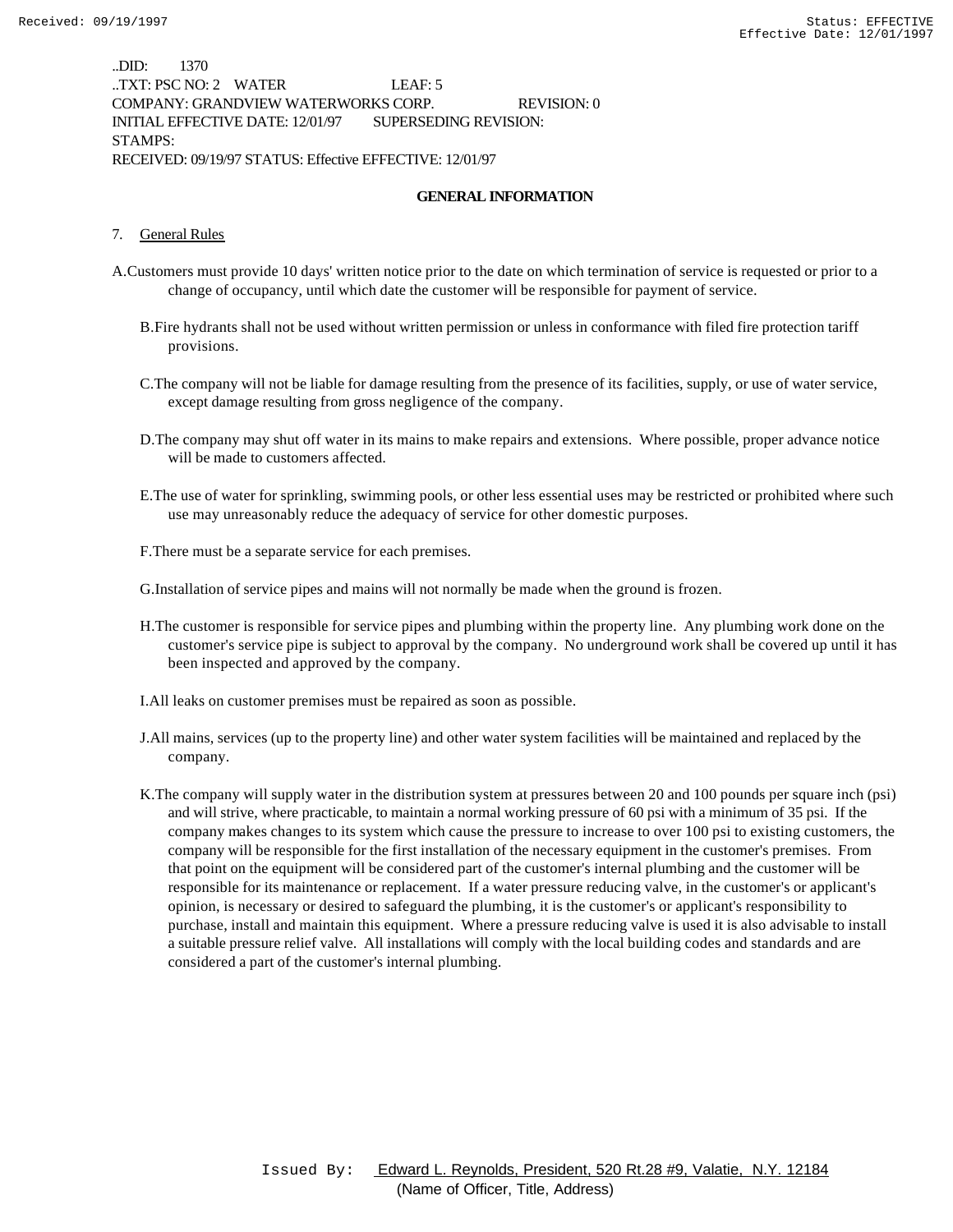..DID: 1371 ..TXT: PSC NO: 2 WATER LEAF: 6 COMPANY: GRANDVIEW WATERWORKS CORP. REVISION: 0 INITIAL EFFECTIVE DATE: 12/01/97 SUPERSEDING REVISION: STAMPS: RECEIVED: 09/19/97 STATUS: Effective EFFECTIVE: 12/01/97

### **GENERAL INFORMATION**

- L.Where an applicant is seeking service at an elevation or gradient which could not otherwise be adequately serviced by existing plant, the company will require that the applicant bear the additional cost of providing such extraordinary service, or in the alternative, require the applicant to purchase, install and maintain the necessary special equipment, such as a hydro-pneumatic system, needed to serve the premises. The installation of a hydro-pneumatic system as part of the customer's internal plumbing may be subject to approval of the Health Department and should comply with local building codes and standards.
- M.Cross connections to water sources other than the company's or with other facilities are strictly prohibited. Customers will, at their expense, install and maintain such backflow prevention devices as may be required by the company in accordance with good water works practice or applicable laws or regulations.
- N.Customers must permit company representatives to enter their premises on request for purposes relating to the operation and maintenance of the company's system, including inspection of the customer's and the company's facilities, installation, reading, testing, replacement and removal of meters, and terminating and restoring service.
- O.No person shall maliciously, willfully or negligently break, damage, destroy, uncover, deface, block access to or tamper with any pipe, valve, meter, structure, appurtenance or equipment which is a part of the water works system.
- 8. Metered Service (if applicable and provided for in Service Class No. 1)

A.A meter of a type approved by the Commission is required for each premises.

- B.The company will furnish, install, and maintain the meter. Unless the meter register is set at zero, the company shall attach a tag stamped with the date and meter dial reading at the time of installation.
- C.The customer will provide a location for the meter acceptable to the company and will be responsible for the cost of repairing damage resulting from human interference, frost, backflow of hot water, or other such causes.
- D.Where the company agrees it is necessary to set a meter outside the building, it shall be installed at the expense of the customer in a pit acceptable to the company which is both water-tight and frostproof. The cover of the pit shall be fastened with a convenient locking devise. Where the distance from the property line to the front wall of the building is greater than 75 feet, the company may require that the meter be set in a pit at or near the property line. If the pit is to be installed on property not owned or controlled by the customer, written consent of the owner of the property shall be obtained prior to the installation.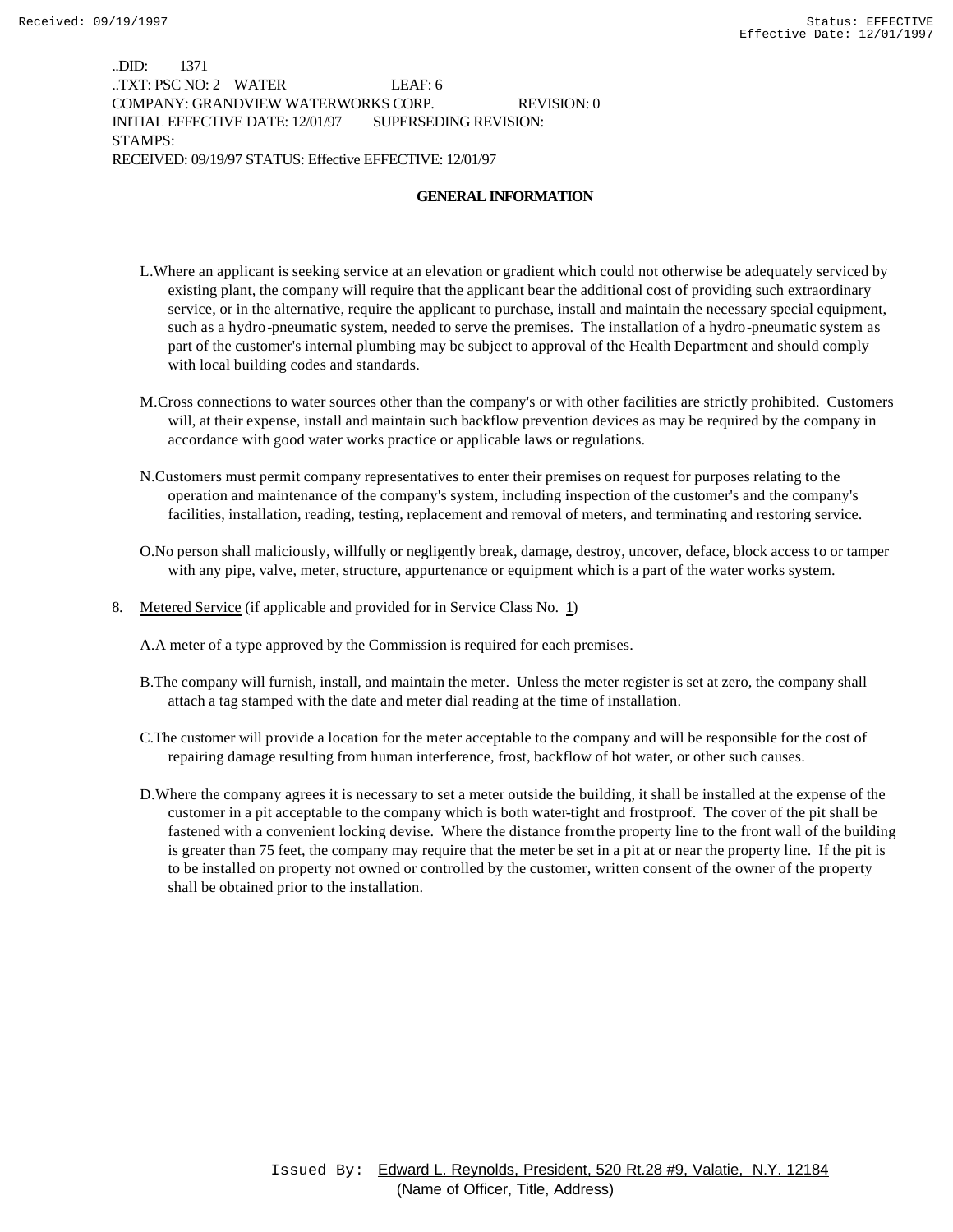..DID: 1360 ..TXT: PSC NO: 2 WATER LEAF: 7 COMPANY: GRANDVIEW WATERWORKS CORP. REVISION: 0 INITIAL EFFECTIVE DATE: 12/01/97 SUPERSEDING REVISION: STAMPS: RECEIVED: 09/19/97 STATUS: Effective EFFECTIVE: 12/01/97

#### **GENERAL INFORMATION**

E.The company reserves the right to remove, test, and replace the meter.

- F.The company shall afford the customer an opportunity to verify the final reading of any water meter removed from the premises and obtain the customer's signature on a meter removal card which shows the date removed and the reading.
- G.Meters will be tested in conformance with rules of the Public Service Commission. In the case of a disputed account involving the accuracy of the meter, the company will have the meter tested upon the request of the customer. Should the customer request to have a second meter test within 1 year, the customer will be responsible for the actual cost incurred to have the meter tested including the cost to remove the meter, payable in advance to the company. This fee will be refunded if the meter's final weighted average is found to register in excess of 100 percent. Adjustments in bills for over-registration of the meter will be made in accordance with the current rules of the Public Service Commission.

H.Bills will show meter readings and the dates read.

I.Bills will be reasonably estimated where a meter has been inaccessible and will be so indicated on the bill.

- J.Where a meter has ceased to register or its percentage of accuracy cannot be determined, an estimated bill for the current period may be rendered. For all other periods the bill shall be the minimum applicable rate.
- 9. Unmetered Service (if applicable and provided for in Service Class No. )

All applicable provisions of this tariff shall apply.

10. Extension of Mains

Mains will be extended in conformance with Commission Rules and Regulations found in 16 NYCRR, Part 501.

#### 11. Discontinuance of Service - Non-Payment

 Service may be discontinued, under the following provisions, for non-payment of any amount due for water supplied, for failure to make any payment due under a deferred payment agreement or for meter maintenance, for failure to post a required deposit or for failure to pay any fee or charge accruing under the contract or tariff.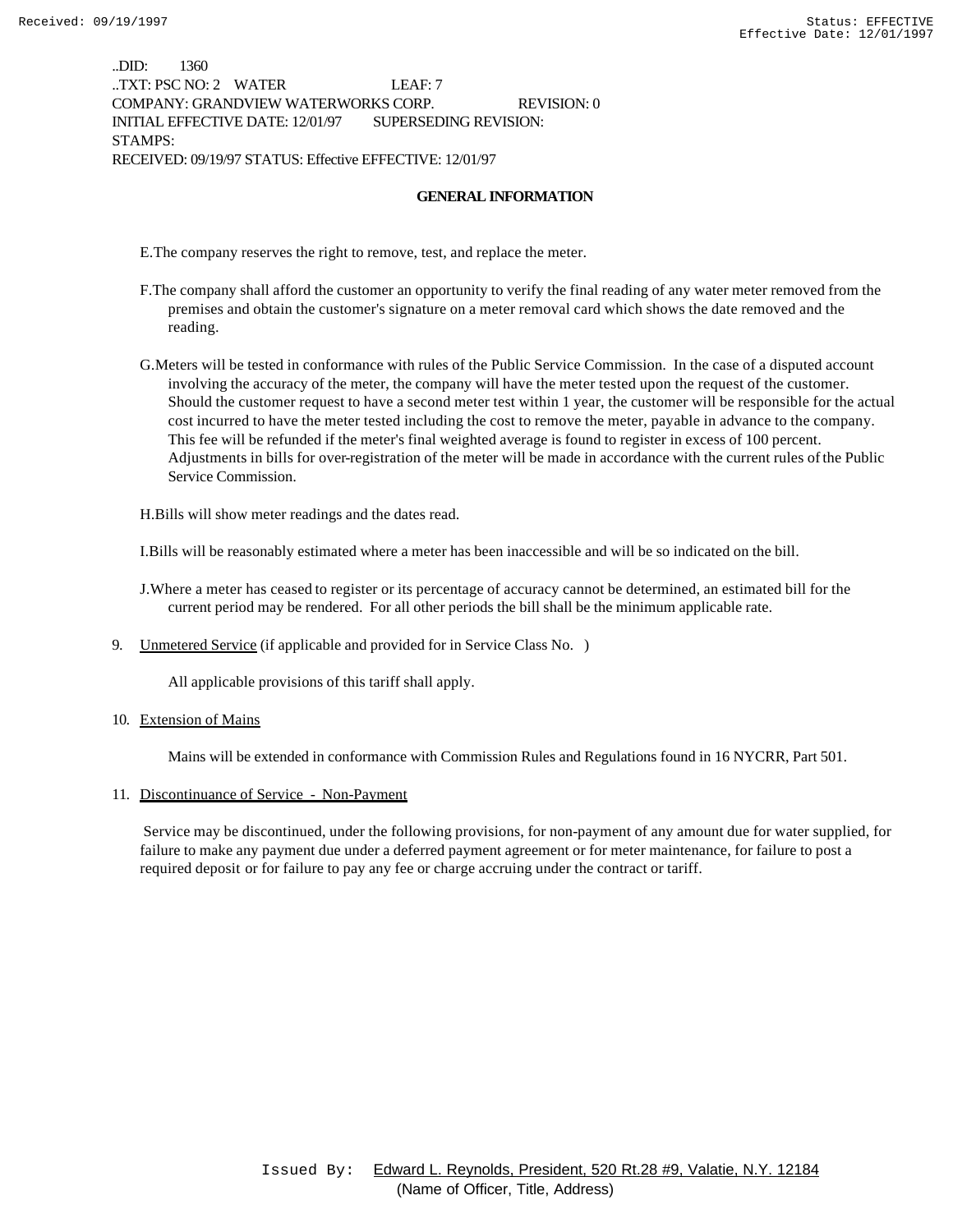..DID: 1361 ..TXT: PSC NO: 2 WATER LEAF: 8 COMPANY: GRANDVIEW WATERWORKS CORP. REVISION: 0 INITIAL EFFECTIVE DATE: 12/01/97 SUPERSEDING REVISION: STAMPS: RECEIVED: 09/19/97 STATUS: Effective EFFECTIVE: 12/01/97

#### **GENERAL INFORMATION**

- A.A bill not paid within 23 days of mailing is considered delinquent, and the company may discontinue service after complying with 16 NYCRR, Part 533 which requires: (1) 15 days written notice if served personally, or (2) 15 days after a registered letter containing such notice has been signed or refused, or (3) 18 days after mailing written notice in a post-paid wrapper. Service will not be re-established until payment of all proper arrears, charges and deposits is made or a deferred payment agreement is entered into. Receipt of a subsequently dishonored negotiable instrument in response to a notice of discontinuance shall not constitute payment of the customer's account and the company shall not be required to issue additional notice prior to discontinuance. There will be a charge for processing all returned checks equal to the bank charge plus a handling fee of \$5.00 (not to exceed the maximum allowed by section 5-328 of General Obligations Law).
- B.The company will not discontinue service to residential premises for non-payment of bills on a Friday, Saturday, Sunday, public holiday (as defined in General Construction Law), or on a day on which the utility's main office is closed. Discontinuance can only take place from Monday to Thursday between the hours of 8 a.m. and 4 p.m.
- C.The company will not discontinue service for non-payment of bills to any person or entity receiving public assistance if the payment for such service is to be paid directly by the Department of Social Services or by the local Social Services representatives.
- 12. Discontinuance of Service Other
	- A.Service rendered under any application, contract or agreement may be discontinued by the company after reasonable notice for any of the following reasons:
		- (1)For willful or indifferent waste of water due to any cause or for non-authorized use of water.
		- (2)For failure to protect from damage the meter and connection, or for failure to protect and maintain the service pipe or fixtures on the property of the customer in a condition satisfactory to the company.
		- (3)For tampering with any meter, connections, service pipe, curb cock, seal or any other appliance of the company controlling or regulating the customers's water supply.
		- (4)For failure to provide the company's employees reasonable access to the premises supplied, or for obstructing the way of ingress to the meter or any other appliances controlling or regulating the customer's water supply.
		- (5)In case of vacancy of the premises.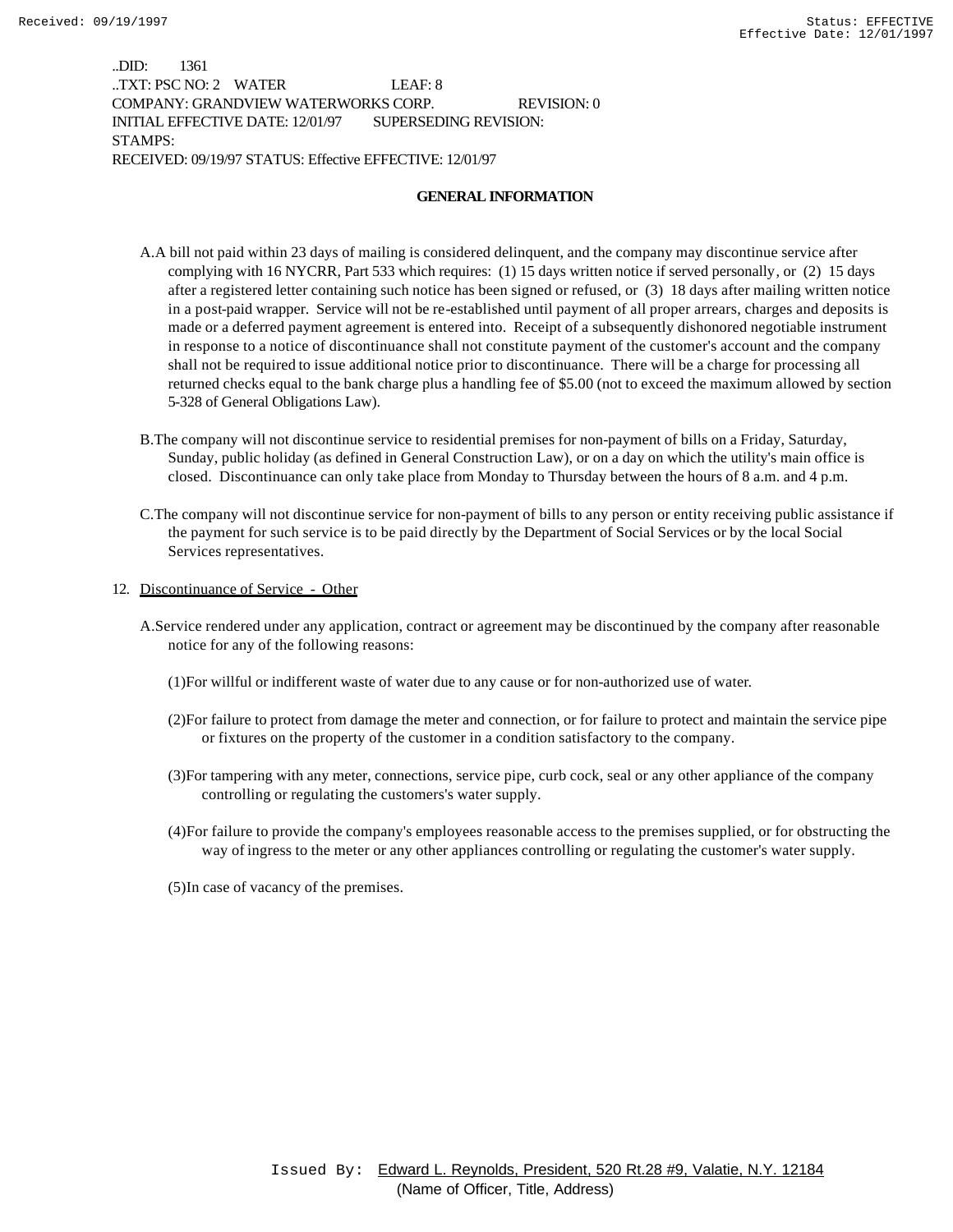..DID: 1362 ..TXT: PSC NO: 2 WATER LEAF: 9 COMPANY: GRANDVIEW WATERWORKS CORP. REVISION: 0 INITIAL EFFECTIVE DATE: 12/01/97 SUPERSEDING REVISION: STAMPS: RECEIVED: 09/19/97 STATUS: Effective EFFECTIVE: 12/01/97

#### **GENERAL INFORMATION**

- (6)For cross connections.
- (7)For submetering or reselling water.
- (8)For non-compliance with restrictions on less essential water use.
- (9)For violation of any rule or regulation of the company as filed with the Public Service Commission, provided such violation affects the reliability or integrity of the water system.
- B.Written notice of discontinuance of service will be given except in those instances where a public health hazard exists.
- C.The company may, at any time, temporarily discontinue water service in case of accident, or for the purpose of making connections, alterations, repairs, charges, etc.
- D.Except as stated in the preceding paragraph, or in the case of a violation that threatens the integrity of the water system, the company shall not discontinue service to any customer on a Friday, Saturday, Sunday, Public Holiday or on a day when the company is not open for business. Public Holiday shall refer to those holidays defined in the General Construction Law.

#### 13.Discontinuance of Residential Service - Special Procedures

 The company must delay termination of service or, if service has already been terminated, must restore service for 30 days in the event that the occupants of the premises are blind, disabled, 62 years of age or older or 18 years of age or under, if a medical emergency exists, or where during the cold weather period (November 1 to April 15) the termination would affect the heating of the premises, if such termination or failure to restore service might cause the occupant to suffer serious impairment to health. The company may require appropriate documentation that such a condition exists before delaying the termination or restoring the service. In addition, the company may require that the customer make appropriate arrangements to pay any arrears on the account.

#### 14. Deferred Payment Agreements

 In addition to the above circumstances, the company will consider granting customers reasonable payment terms in cases where a customer is threatened with termination of service, or where the company has issued a backbill to a customer. Any such agreement may require the customer to make a reasonable down payment, and to pay current bills when issued.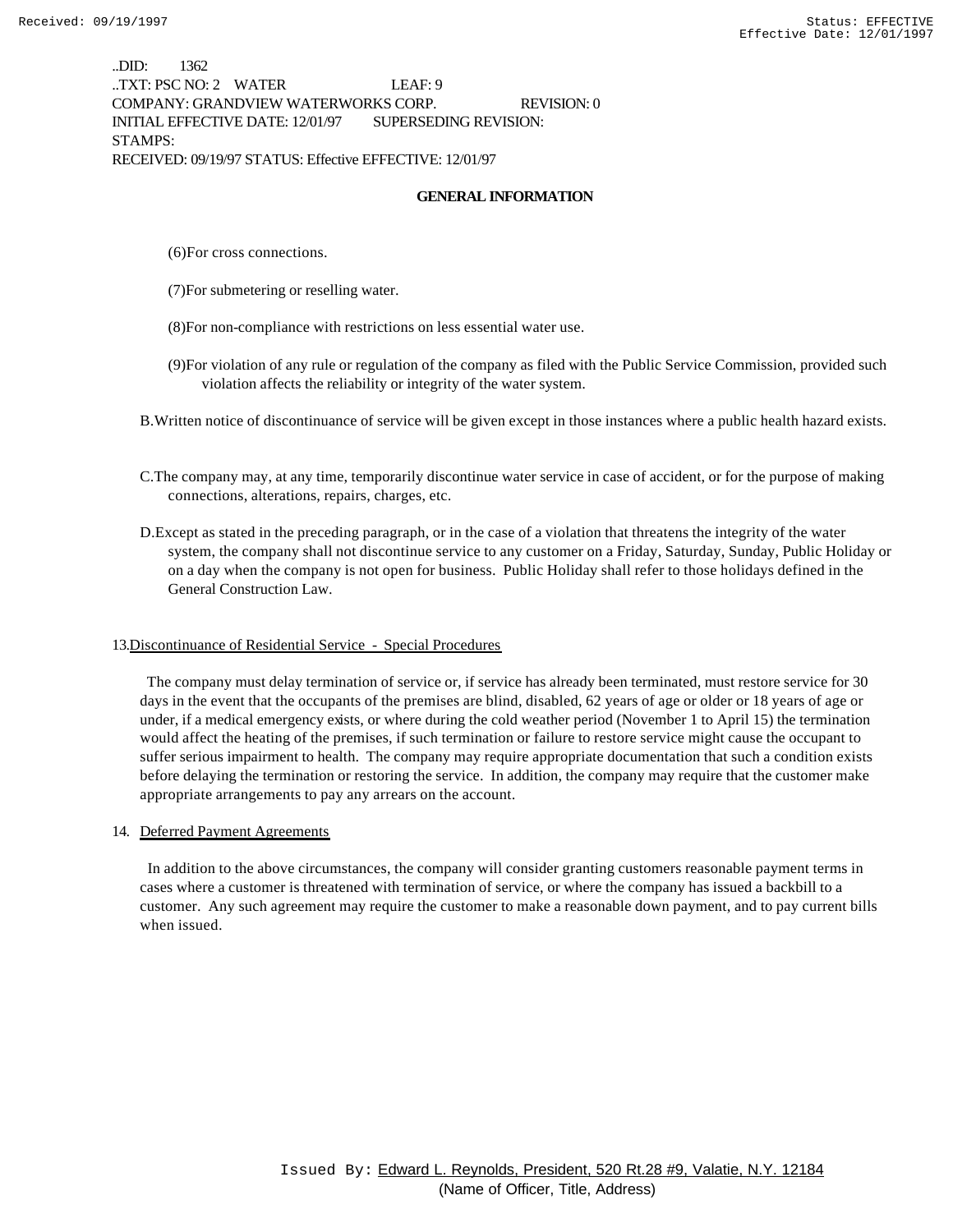..DID: 1363 ..TXT: PSC NO: 2 WATER LEAF: 10 COMPANY: GRANDVIEW WATERWORKS CORP. REVISION: 0 INITIAL EFFECTIVE DATE: 12/01/97 SUPERSEDING REVISION: STAMPS: RECEIVED: 09/19/97 STATUS: Effective EFFECTIVE: 12/01/97

### **GENERAL INFORMATION**

#### 15.Complaint Handling Procedures

- A.The company will promptly investigate and evaluate all complaints received from customers regarding bills for service rendered or required deposits. The results of the company's findings will be reported to the customer. During the period of investigation and evaluation, service will not be discontinued, nor shall a new notice of termination be issued, provided, however, that the customer will be required to pay the undisputed portion of any balance due, which may include bills for current usage.
- B.After the completion of such an investigation, if the company determines that the disputed service has been rendered, or that the disputed charge or deposit is proper in whole or in part, the company may require that the full bill or deposit be paid. Appropriate notices of the determination shall be given to the customer, and where notice of discontinuance of service was previously sent, or is served with the determination, such notice shall include a statement advising the customer of the availability of the Commission's complaint handling procedures, including the address and telephone number of the Department's Consumer Services Division. Where prior notice of discontinuance was sent, company procedure provides for discontinuance of service if customer fails to pay the proper amount due and owing within 5 days after notice of the company determination was served personally on the customer or at least 8 days after mailing of the notice. Under no circumstances will discontinuance of service occur if so precluded by the Commission.
- C.In situations where the complaint procedures of the Commission have been invoked and it is determined that the disputed service has been rendered or that the disputed charge or deposit is proper and prior notice of discontinuance was sent, a customer's service will not be discontinued for failure to pay the amount found due and owing until at least 5 days after notice of the Commission's determination, where personal service is made, or at least 8 days after mailing of such a notice.

#### 16. Restoration of Service

 A charge will be made to restore service after discontinuance at the customers's request, for non-payment or for violation of these rules.

 This charge will be \$25.00 during normal business hours (8:00 a.m. to 4:00 p.m., Monday through Friday), \$40.00 outside of normal business hours Monday through Friday and \$50.00 on weekends or public holidays. The holidays for which the \$50.00 charge will apply are as follows:

New Year's Day Labor Day Dr. Martin Luther King, Jr. Day Columbus Day Lincoln's Birthday Veteran's Day Washington's Birthday Thanksgiving Day Memorial Day Christmas Day Independence Day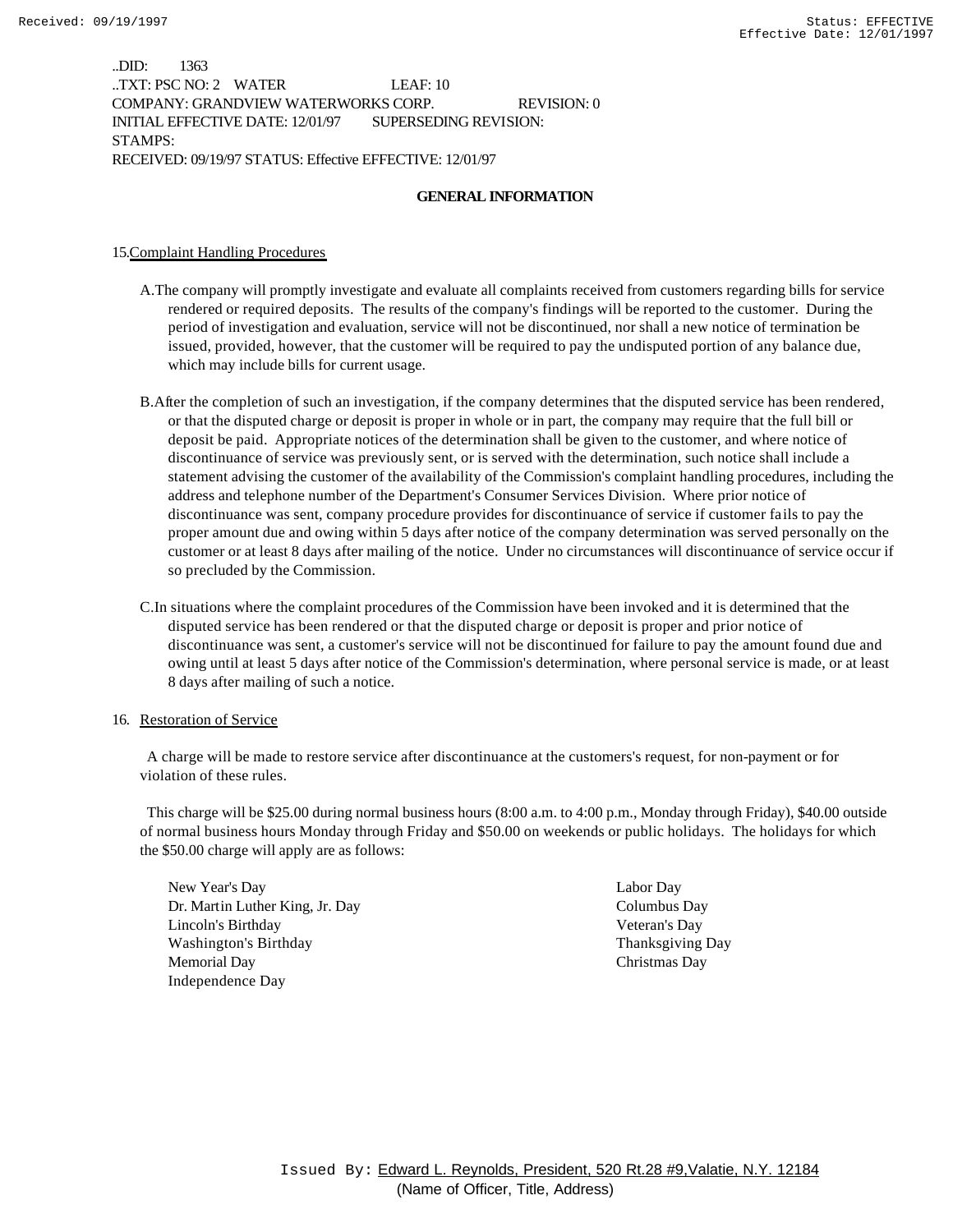# ..DID: 1365 ..TXT: PSC NO: 2 WATER LEAF: 11 COMPANY: GRANDVIEW WATERWORKS CORP. REVISION: 0 INITIAL EFFECTIVE DATE: 12/01/97 SUPERSEDING REVISION: STAMPS: RECEIVED: 09/19/97 STATUS: Effective EFFECTIVE: 12/01/97

# **GENERAL INFORMATION**

In a case where service is being restored after discontinuance for non-payment, the company may require full payment of all arrears as well as the restoration of service charge. If the company and the customer have entered into some form of payment agreement, the agreed upon down payment may be required before service will be restored.

If it becomes necessary to disconnect service at the main because of willful acts of a customer, the service restoration charge will include the actual costs incurred by the company to disconnect and reconnect the service.

### 17. **Interest on Customer Overpayments**

The company will provide interest on a customer overpayment as follows:

- A. A customer overpayment is defined as payment by the customer to the company in excess of the correct charge for water service supplied to the customer which was caused by erroneous billing by the utility.
- B. The rate of interest on such amounts shall be the greater of the unadjusted customer deposit rate or the applicable late payment rate, if any, for the service classification under which the customer was billed. Interest shall be paid from the date when the customer overpayment was made, adjusted for any changes in the deposit rate or late payment rate, and compounded monthly, until the date when the overpayment was refunded.
- C. The company will not pay interest on customer overpayments that are refunded within 30 days after such overpayment is received by the company.

## 18. Regulation

 All matters, rules and other situations concerning the rendering of water service which are not specifically covered herein or in a provision of the New York State Codes, Rules and Regulations and which are subject to the jurisdiction of the Public Service Commission, and for which a customer and the company cannot agree as to an equitable and fair solution will be referred to said Commission to be resolved. Either the customer or the company may request that a rule or provision of this tariff be changed for a particular situation.